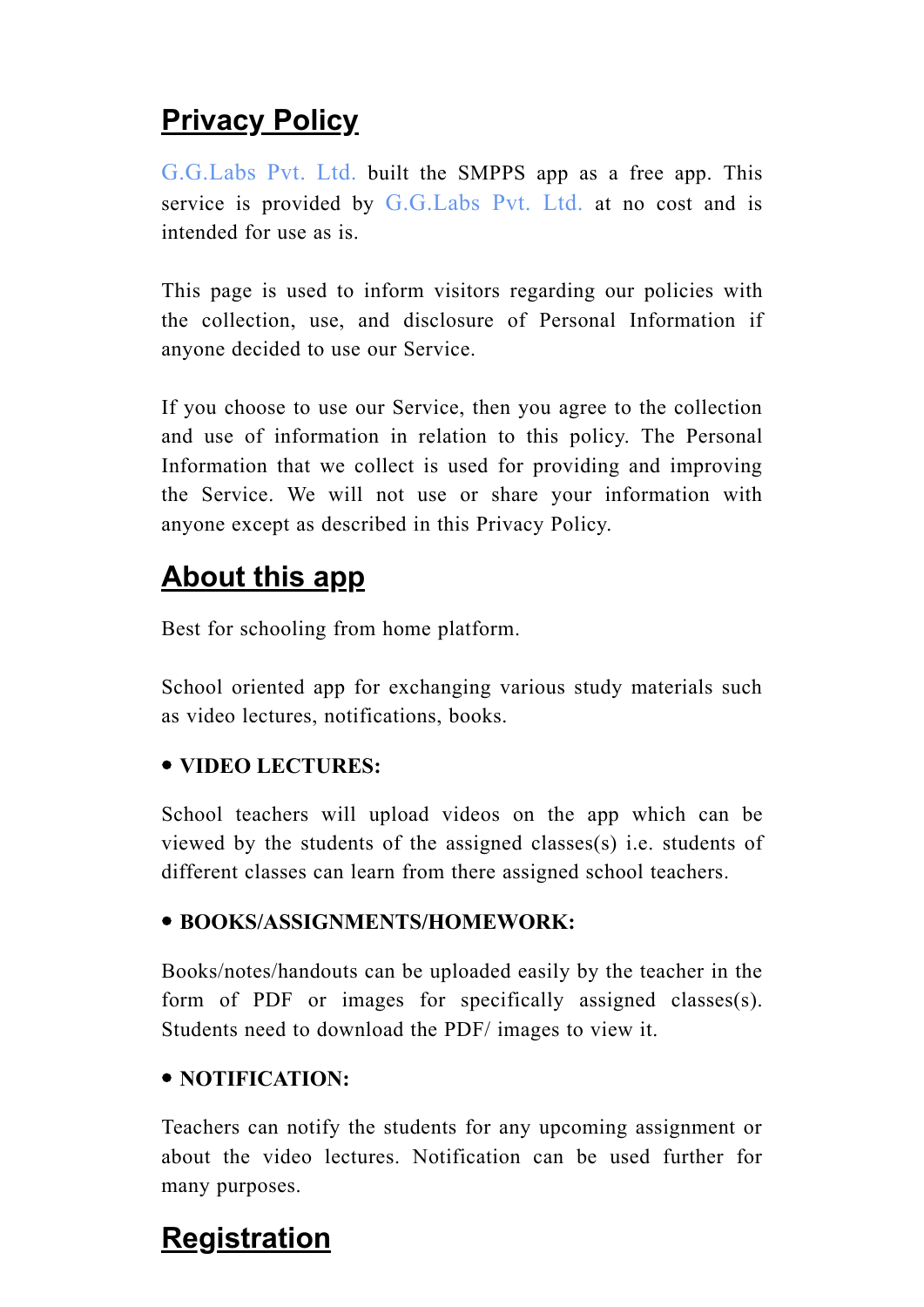There is user registration and login module. Users may register themselves for comprehensive access to the app. We don't provide the information to any third party agent. While registration the teachers and students are required to enter their email id, phone number, name and other credentials related to school ERP for cross verification through the schools for genuine registration. The collection of these registrations resides securely on our servers unless it gets an approval from the admin/school then the teacher and the student will be able to access all the services provided inside the app.

# OPT-OUT rights

You can stop all collection of information by the Application easily by uninstalling the Application. You may use the standard uninstall processes which may be available as part of your mobile device or via the mobile application marketplace or network. You can also request to opt-out via email, at  $gglabsnew@gmail.com$ .

## Data Retention Policy, Managing Your **Information**

We will retain User provided data for as long as you use the Application and for a reasonable time thereafter. We will retain Automatically Collected information for up to 24 months and thereafter may store it in aggregate. If you'd like us to delete User Provided Data that you have provided via the Application, please contact us at [gglabsnew@gmail.com](mailto:gglabsnew@gmail.com) and we will respond in a reasonable time. Please note that some or all of the User Provided Data may be required in order for the Application to function properly.

## **Advertising**

This App doesn't contain any ads

## Children's Policy

As this app is designed for use of schools (teachers/students) and children using the app may range from age 3-19.

We recognize the need to provide further privacy protections with respect to the personal information that we may receive relating to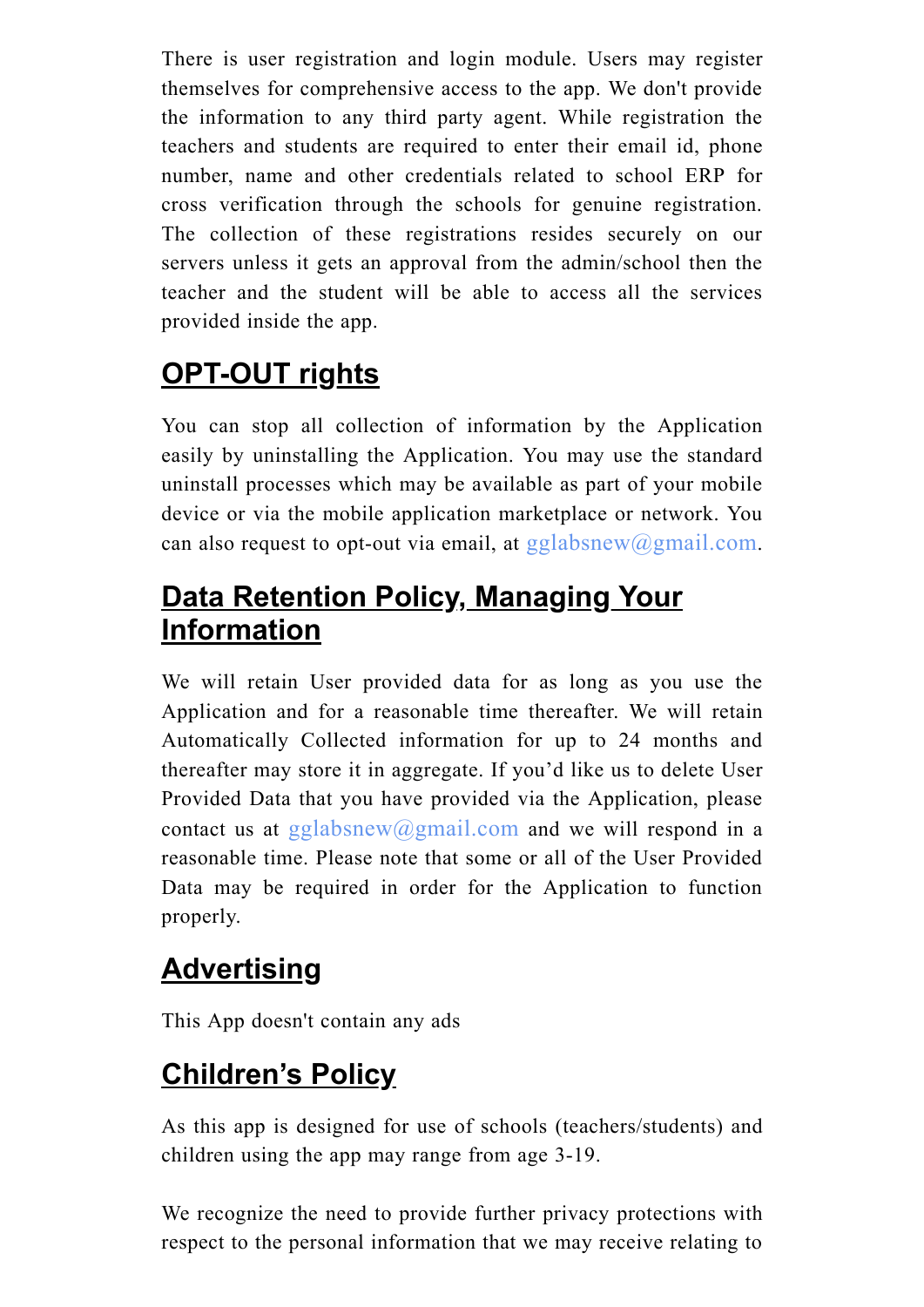children on our Website and Application. When we receive personal information relating to children, we take additional steps to protect children's privacy, including - Notifying parents about our information practices with regard to children, including the types of personal information we may collect related to children, the uses to which we may put that information, and whether and with whom we may share that information; In accordance with applicable law, and our practices, obtaining consent from parents for the collection of personal information of their children, or for sending information about our products and services directly to their children; Limiting our collection of personal information relating to children to no more than is reasonably necessary to participate in our Services.

### Cookies & unique Token number

Cookies are small pieces of information that are stored in a browser-related file on your computer's hard drive when you use our Web site. We use cookies to improve the member experience, like allowing the member to login without typing the registered email address or registration number and password. We also use them to deliver information and fresh content specific to your interests. Cookies are widely used on most major Web sites. When you register [www.gglabs.in](http://www.gglabs.in/) uses a cookie to store a unique, random user ID. We do not store passwords or any personal information about you. We use this ID to identify you anonymously in our database and to track the pages you visit on our site. Cookies also enable you to enter the sites and use services as a member without having to log in each time. If you have set your browser to warn you before accepting cookies, you will receive the warning message with each cookie. You can refuse cookies by turning them off in your browser.

We store Token number of all the registered mobile phones to identify users' uniquely. This helps us to manage data more easily.

### Information Disclaimer

The information provided on the app has been collected from individual school's principal, teachers and students. Lots of information has been taken from related educational sites, books